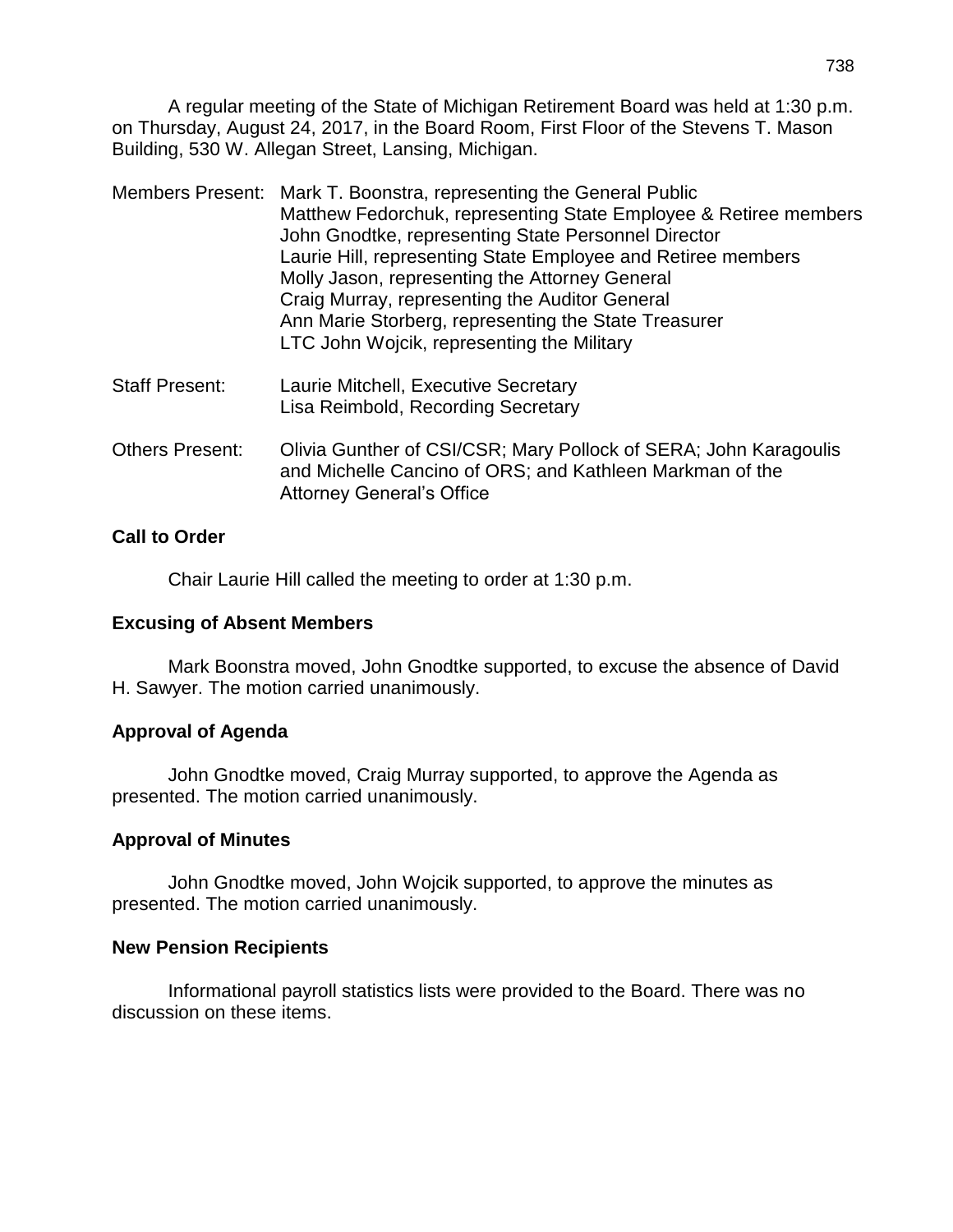#### **New Business**

John Karagoulis of Office of Retirement Services presented ORS's proposal for a Dedicated Gains Policy for lowering the assumed rate of investment return.

Craig Murray moved, John Gnodtke supported the following motion:

Regarding the determination of the actuarial assumed rate of return (AROR), to be used in the valuation of SERS, Military Retirement Provisions, and the Judge's Retirement System assets and liabilities for pension and retirement health plans for the fiscal year 2017 and following, I move we adopt, based on the information supplied by ORS and actuary that where the investment returns exceed the current assumed rate of investment return (AROR), the investment returns in excess of the current AROR will be used to permanently reduce the AROR in future years for pension and OPEB in accordance with the schedule provided by the actuary except that reduction below a 7% AROR requires specific Board approval.

The motion was denied, 7-1.

Mark Boonstra moved, John Wojcik supported the following motion:

Move to adopt, based upon the information supplied by ORS and the actuary, that in any fiscal year where the investment returns exceed the current assumed rate of investment return (AROR), the investment returns in excess of the current AROR will be used to permanently reduce the AROR in future years for pension and OPEB in accordance with the schedule provided by the actuary.

The motion carried, 7-1.

#### **Administrative Hearings**

#### Proposal for Decision – Docket 2016-014489-ORS

The Board considered the case materials. John Gnodtke moved, Matthew Fedorchuk supported, that the Board adopt a resolution (attached) in support of the Presiding Officer's recommendation to deny Petitioner's request to be given the option to elect membership in the Tier 1 Plan under the State Employee's Retirement Act and to correct the record.

I would move to adopt the resolution for docket number 16-014489-ORS. That motion reflects some changes that were identified. There were several corrections identified in the Respondent's exceptions. It also incorporates a few others that have been identified. Just because of the number of them, I am committing them to a single resolution that would be a more efficient way of addressing them and that was included in Box.

Matthew Fedorchuk supported the motion. The motion carried unanimously.